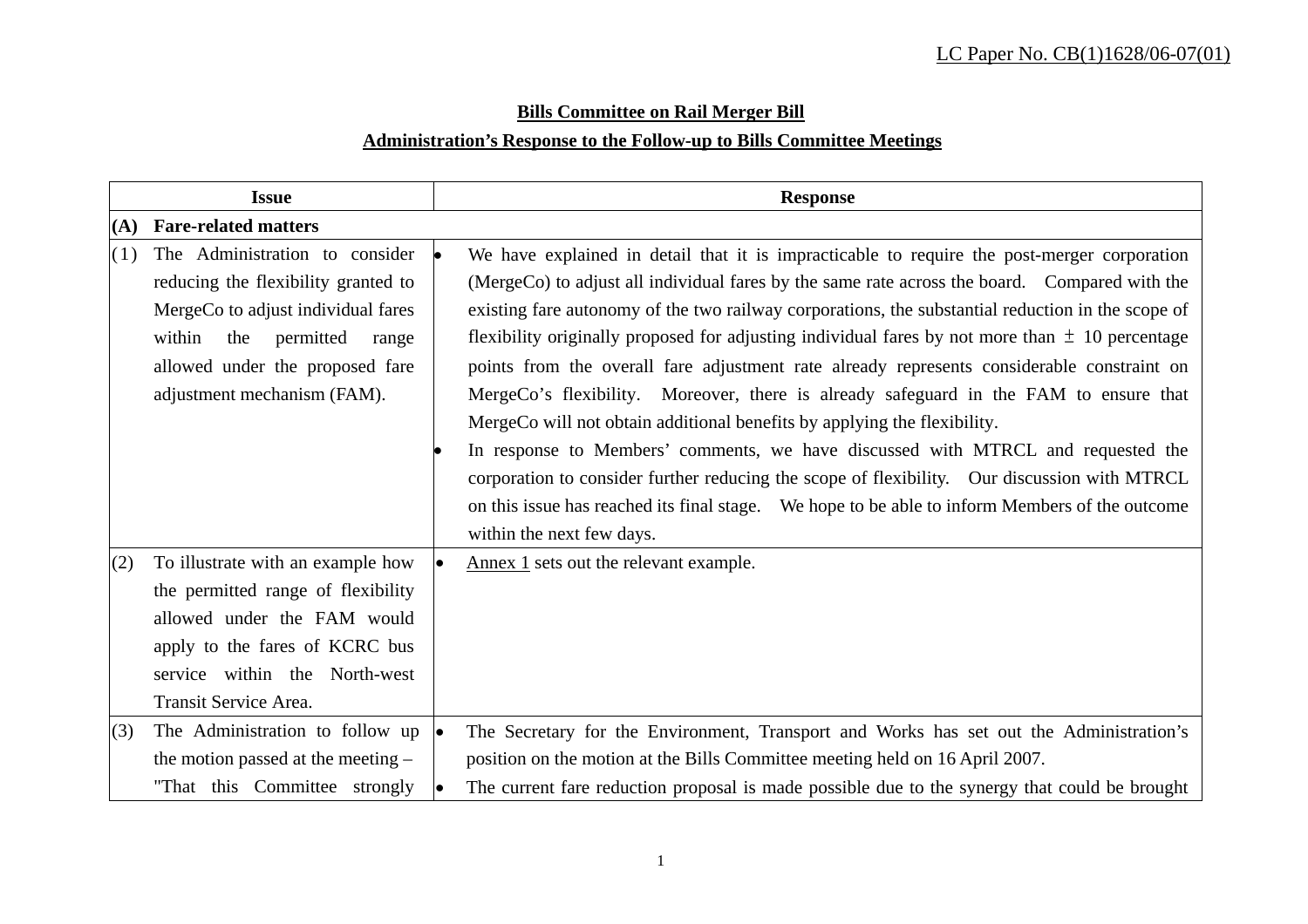| <b>Issue</b>                       |                                                                                                    | <b>Response</b>                                                                                     |  |  |  |  |
|------------------------------------|----------------------------------------------------------------------------------------------------|-----------------------------------------------------------------------------------------------------|--|--|--|--|
| urges the Government to seek an    |                                                                                                    | about by the merger, resulting in an agreement between the Administration and MTRCL that            |  |  |  |  |
| agreement with the two railway     |                                                                                                    | MergeCo will reduce the railway fares immediately from the first day of the merger.                 |  |  |  |  |
| corporations to reduce railway     | The fare reduction proposal is an integral part of the FAM. Although the proposal appears to<br>l. |                                                                                                     |  |  |  |  |
| fares immediately, and to formally |                                                                                                    | be a one-off offer, it can in fact bring about long-term benefits to the public, which amount to an |  |  |  |  |
| activate the fare adjustment       |                                                                                                    | annual saving of \$600 million for the public. In future, railway fares will be adjusted on the     |  |  |  |  |
| mechanism, which allows for        |                                                                                                    | basis of the lowered fare levels.                                                                   |  |  |  |  |
| increase and reduction in railway  | l.                                                                                                 | The proposed FAM is objective and will have regard to changes in economic condition in              |  |  |  |  |
| fares, two years after the passage |                                                                                                    | determining the fare adjustment rate. The proposed mechanism restricts the discretion and rate      |  |  |  |  |
| of the Bill."                      |                                                                                                    | of increase by MergeCo and mandates MergeCo to reduce fares under specified circumstances.          |  |  |  |  |
|                                    |                                                                                                    | We need to strike a balance between the request for extending the fare freeze period and the        |  |  |  |  |
|                                    |                                                                                                    | need for the corporation to maintain its ability to provide good services and continued             |  |  |  |  |
|                                    |                                                                                                    | improvements to service levels.                                                                     |  |  |  |  |
|                                    |                                                                                                    | MTRCL reiterated that they had already made considerable concession by agreeing to replace          |  |  |  |  |
|                                    |                                                                                                    | fare autonomy with FAM upon the merger. By reason of the on-going discussion of the rail            |  |  |  |  |
|                                    |                                                                                                    | merger, the corporation has frozen its fares for more than three years since February 2004.         |  |  |  |  |
|                                    |                                                                                                    | MTRCL indicated that it is very difficult for the corporation to absorb the impact of a prolonged   |  |  |  |  |
|                                    |                                                                                                    | period of fare freeze following the proposed fare reduction on its operation.                       |  |  |  |  |
|                                    | $\bullet$                                                                                          | We understand the request for extending the effective period of fare reduction as well as the       |  |  |  |  |
|                                    |                                                                                                    | concern of the corporation. We are now discussing with the corporation possible ways to             |  |  |  |  |
|                                    |                                                                                                    | address the request.                                                                                |  |  |  |  |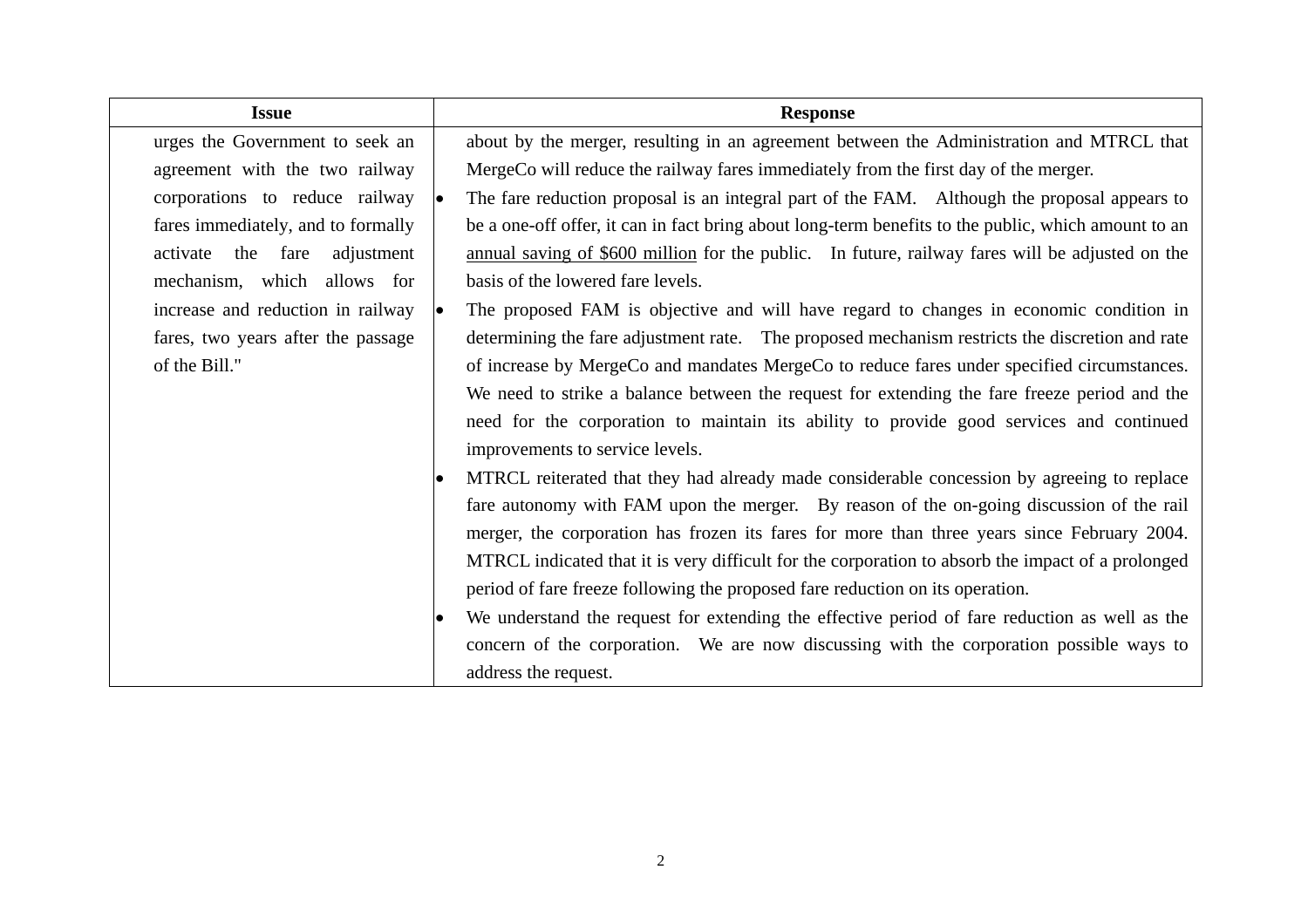| <b>Issue</b>                                                                                                                                                                                                          | <b>Response</b>                                                                                                                                                                                                                                                                                                                                                                                                                                                                                                                                                                                                                                                                                                                                                                                                                                                                                                 |  |  |  |  |
|-----------------------------------------------------------------------------------------------------------------------------------------------------------------------------------------------------------------------|-----------------------------------------------------------------------------------------------------------------------------------------------------------------------------------------------------------------------------------------------------------------------------------------------------------------------------------------------------------------------------------------------------------------------------------------------------------------------------------------------------------------------------------------------------------------------------------------------------------------------------------------------------------------------------------------------------------------------------------------------------------------------------------------------------------------------------------------------------------------------------------------------------------------|--|--|--|--|
| <b>Shatin-Central Link (SCL)</b><br>(B)                                                                                                                                                                               |                                                                                                                                                                                                                                                                                                                                                                                                                                                                                                                                                                                                                                                                                                                                                                                                                                                                                                                 |  |  |  |  |
| (4)<br>MTRCL to disclose the three $\bullet$<br>property development sites which<br>MTRCL required Government to<br>grant property development rights<br>in its bidding proposal for SCL.                             | The three proposed property sites are located at Ho Man Tin, Admiralty and Kai Tak.                                                                                                                                                                                                                                                                                                                                                                                                                                                                                                                                                                                                                                                                                                                                                                                                                             |  |  |  |  |
| To advise the legal status of $\bullet$<br>(5)<br>granting the award of the SCL<br>project to KCRC and to report the<br>progress of the planning work of<br>SCL and the estimated<br>the<br>implementation timetable. | In response to concerns raised by some members about the future of the SCL project, we wish<br>to emphasize the following points:<br>The SCL remains a committed project recommended for implementation in the Railway<br>Development Strategy 2000 (RDS-2000).<br>The SCL will, as recommended in the RDS-2000, comprise a rail link across the harbour.<br>We are considering the Draft Final Proposal for the SCL project submitted by the KCRC<br>and the SCL scheme jointly developed by KCRC and the MTR Corporation Limited in the<br>context of their merger discussion. We are considering the finalisation of a final scheme<br>for the SCL in light of the current progress of the Kai Tak Planning Review and the Wan<br>Chai Development Phase II Review.<br>We hope to work out an implementation programme for the project as soon as possible.<br>A paper on the subject is at <u>Annex 2</u> . |  |  |  |  |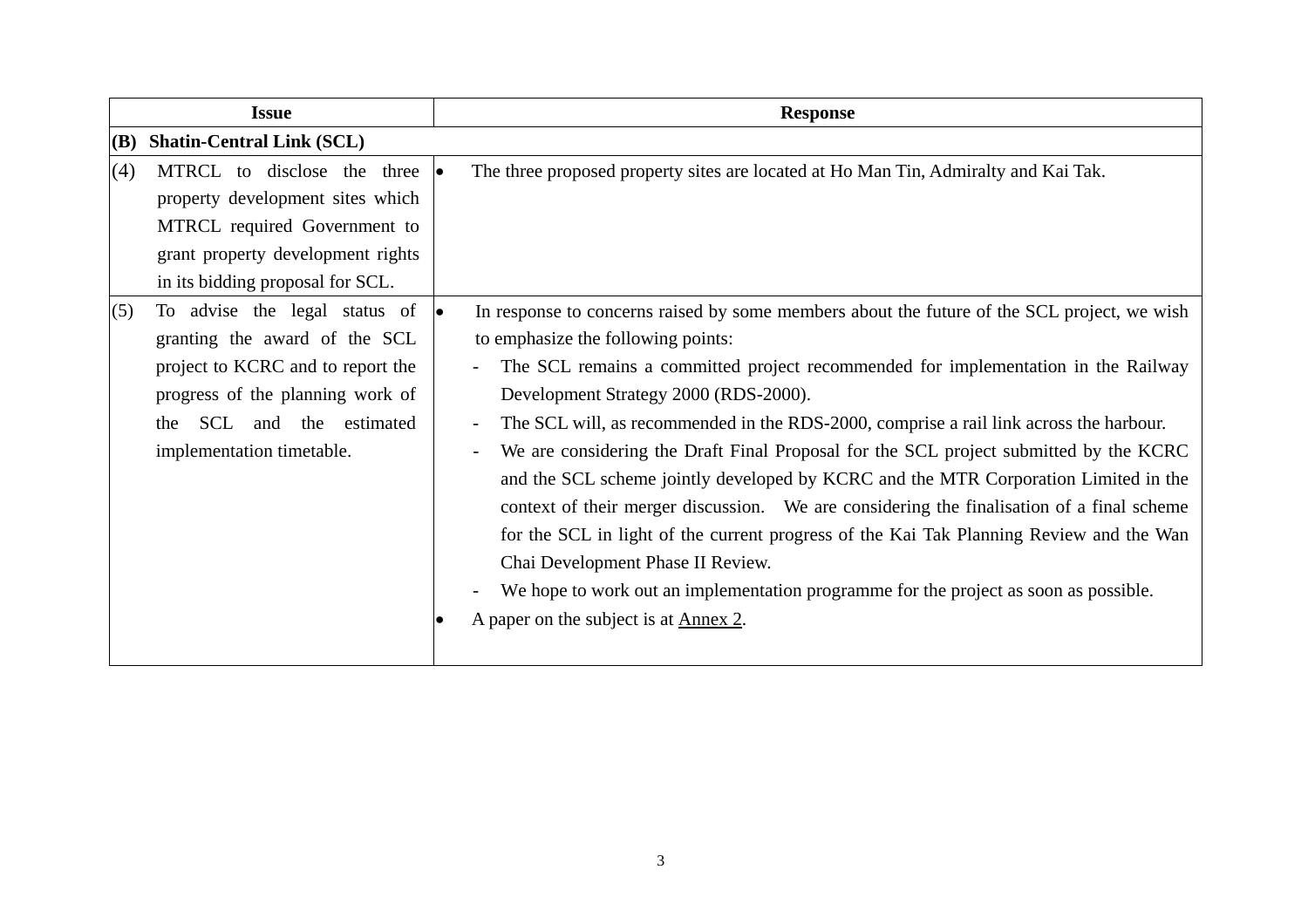Fare adjustment mechanism: Hypothetical example for fares of KCRC bus service within the North-west Transit Service Area (the TSA bus)

- The overall fare adjustment rate by MergeCo would be capped at the overall fare adjustment rate derived from the FAM formula, i.e. the adjustment rate of weighted average fare of all individual rail and TSA bus fares must equal to the overall fare adjustment rate derived from the FAM formula.
	- Total revenue before fare adjustment ' $X' = \sum (a)^*(b)$
	- Total revenue after fare adjustment 'Y' =  $\Sigma$  (a)\*(c)
	- Under the FAM in this hypothetical case,  $Y X = 2.0\%$

$$
\frac{1}{\sqrt{1-\frac{1}{2}}}
$$

- Assumptions in this scenario:
	- Overall FAM fare rate  $= 2.0\%$
	- MergeCo would freeze the fares of bus routes #4, #5 and #6, slightly adjust upward the fares for the other bus routes by 1.5% to 2.7%, increase the rail fare for journey A – B by 2.6% whereas all other rail fares at the FAM rate of 2.0%.

|     |                                             |       |       |       | <b>TSA Bus Route</b> |       |       |       | <b>Rail Fare</b> |                                                      |
|-----|---------------------------------------------|-------|-------|-------|----------------------|-------|-------|-------|------------------|------------------------------------------------------|
|     |                                             | #1    | #2    | #3    | #4                   | #5    | #6    | #7    | $A - B$          |                                                      |
| (a) | No. of Passengers                           | 2,800 | 3,200 | 1,100 | 800                  | 1,100 | 1,300 | 500   | 3,000            |                                                      |
| (b) | <b>Existing Fare</b>                        | \$3.7 | \$3.7 | \$3.7 | \$3.7                | \$3.7 | \$3.8 | \$6.5 | \$3.9            |                                                      |
| (c) | New Fare                                    | \$3.8 | \$3.8 | \$3.8 | \$3.7                | \$3.7 | \$3.8 | \$6.6 | \$4.0            |                                                      |
|     | % Change in Fare = $\frac{c}{2}$ - 1<br>(b) | 2.7%  | 2.7%  | 2.7%  | 0.0%                 | 0.0%  | 0.0%  | 1.5%  | 2.6%             | Overall average of fare<br>adjustment rate $= 2.0\%$ |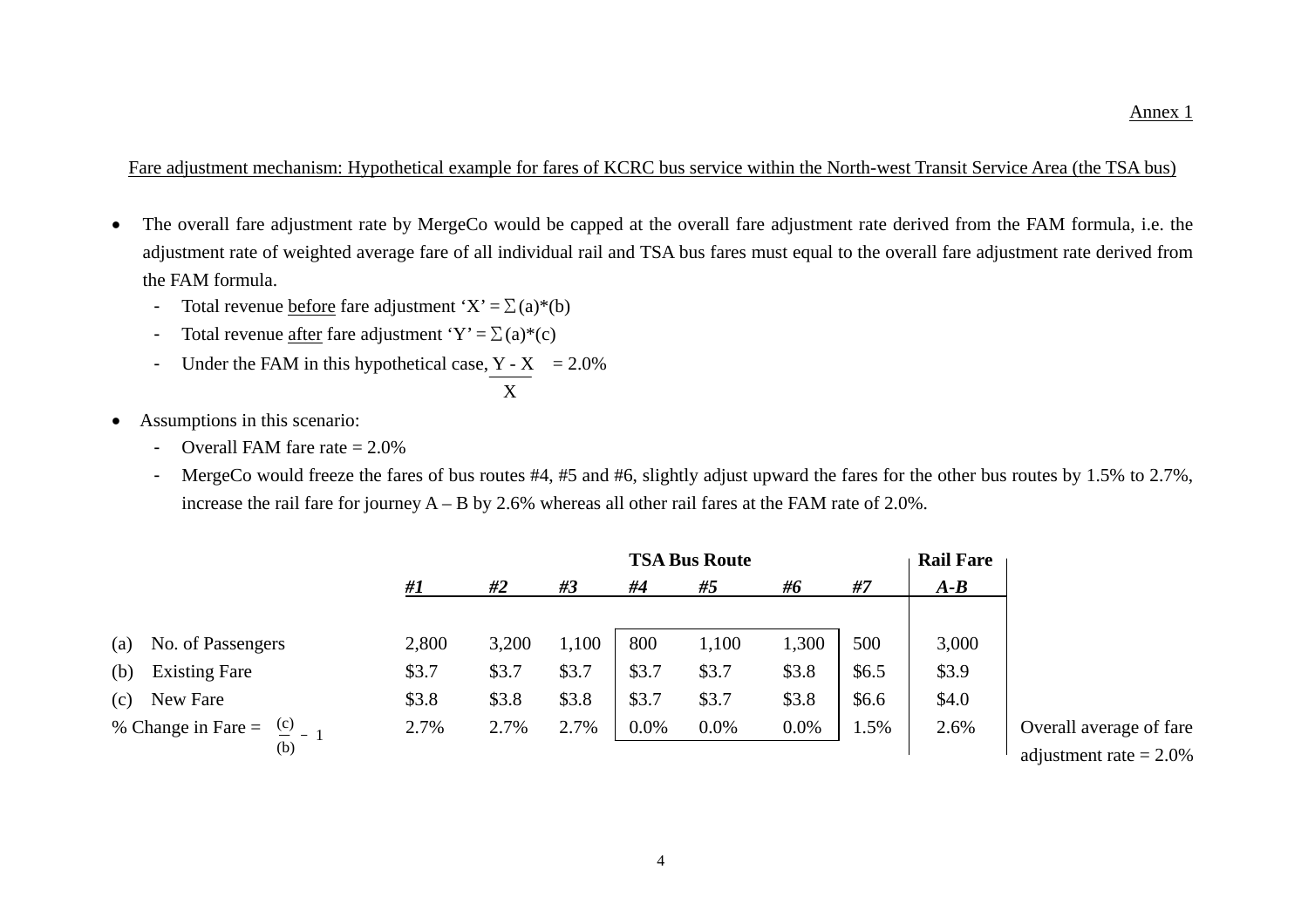# **Annex 2**

# **Implementation of the Shatin to Central Link Project**

#### **Purpose**

 This note briefs members on the design development and other implementation-related matters for the Shatin to Central Link (SCL) project.

#### **Design Development and Further Work Done by KCRC**

2. When inviting the Kowloon-Canton Railway Corporation (KCRC) and the MTR Corporation Limited (MTRCL) to bid for the SCL project in 2001, the Government made it clear to the two corporations that subsequent to the bidding, the Government may discuss aspects of any proposed changes and ask for supplementary information/documents, and thereafter a Final Proposal should be developed by incorporating those additional and/or revised details submitted by the successful bidder and accepted by Government, together with revised details required by Government.

3. On 25 June 2002, KCRC was asked to proceed with the further planning of the project based on its conforming proposal. Government and KCRC would further consider how to refine and improve KCRC's conforming proposal to address certain important issues.

4. We are considering in detail the technical, operational and financial implications of the draft Final Proposal on the SCL project which KCRC presented to the Legislative Council (LegCo) in 2005.

# **Merger Study**

5. As a result of the merger discussion between KCRC and MTRCL in 2004, KCRC has further reviewed the interchange arrangement between the SCL and the MTR system at the proposed SCL stations at Diamond Hill, Exhibition and Admiralty. The two corporations agreed that cross-platform interchange will be provided at these stations if the rail merger is implemented. The proposal is being assessed in conjunction with the KCRC's SCL scheme.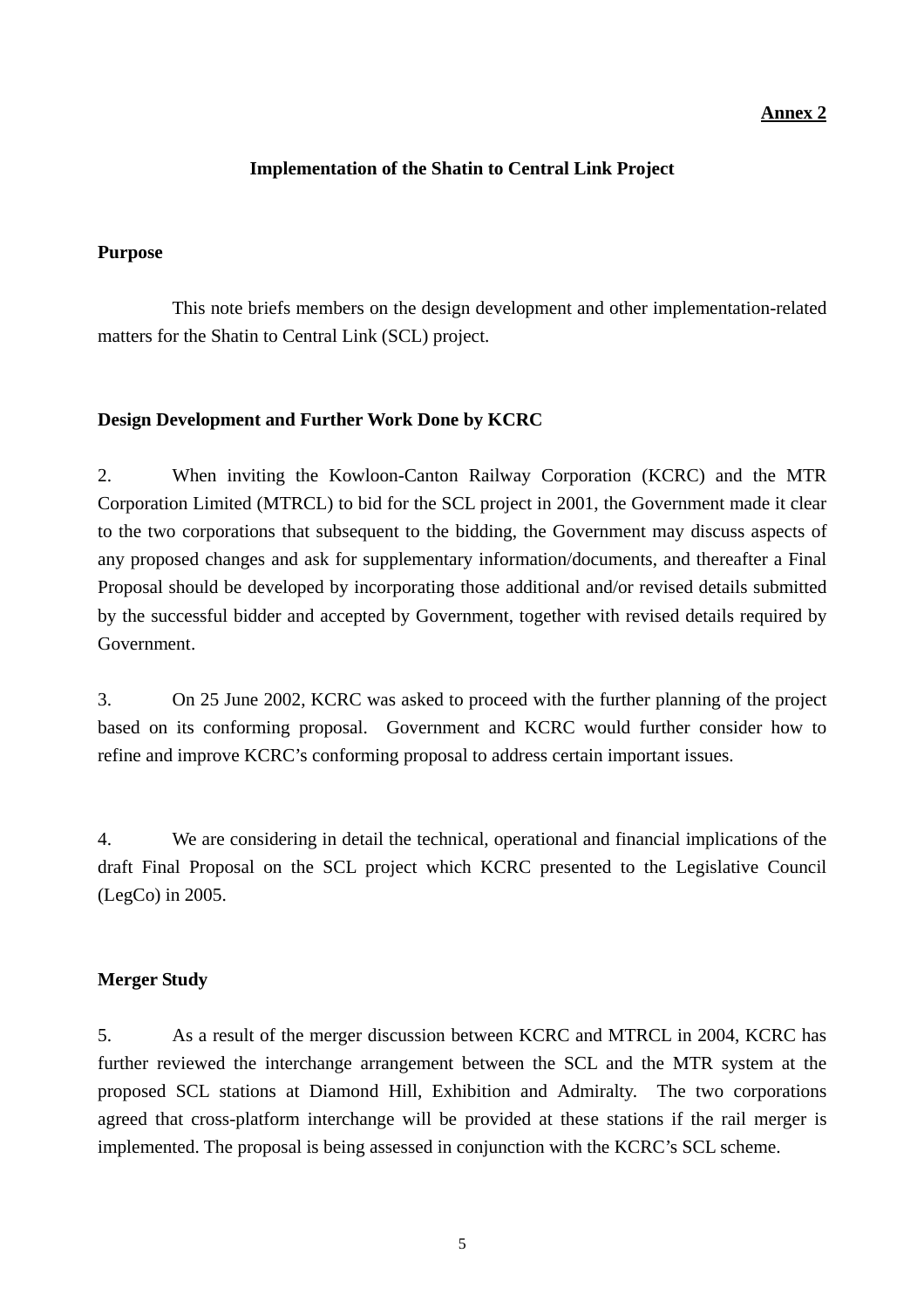#### **Planning Review at Kai Tak and Wan Chai**

6. In light of the current Kai Tak Planning Review, KCRC has responded to the draft Outline Zoning Plan and also undertaken a review on the railway tunnel alignment within the Kai Tak area and the location of the proposed Kai Tak Station. Furthermore, Government has asked KCRC to study the technical feasibility of relocating the SCL depot from Kai Tak to Diamond Hill. Government departments are also in discussion with KCRC regarding the Wan Chai Development Phase II (WDII) Review, in particular, the interface issues with the Central-Wan Chai Bypass.

# **Other Major Technical Issues Being Addressed**

7. Other major technical issues being addressed include the environmental and traffic impacts of the SCL depot at Diamond Hill, the need for the To Kwa Wan Station and the Ma Tau Wai Station in lieu of a single Ma Tau Kok Station along To Kwa Wan Road, the planning of the South Ventilation Building at Causeway Bay, the interface issue between the SCL Exhibition Station and the WDII development, and the reprovisioning of the International Mail Centre at Hung Hom.

# **Funding Approach**

8. We will consider the funding approach to be adopted for the SCL project at the same time when we decide on the final SCL scheme. It should be noted that if the rail merger is implemented, the Government would have the discretion in deciding whether to adopt the ownership approach<sup>1</sup> or the concession approach<sup>2</sup> for implementing the SCL.

#### **Next Steps**

 $\overline{a}$ 

9. Government and KCRC have not yet agreed on a Final Proposal. Hence, there is not yet a legally binding agreement between the two parties on the terms for the SCL Project. From the legal perspective, KCRC does not have contractual obligation to design, construct (whether

<sup>&</sup>lt;sup>1</sup> Under the ownership approach, the post merger corporation (MergeCo) would be invited to plan, design, construction and operate the SCL under its own funding arrangement. MergeCo and the Government would negotiate the amount of funding support required. negotiate the amount of funding support required.<br><sup>2</sup> Under the concession approach, the MergeCo would be granted a service concession to operate the railway.